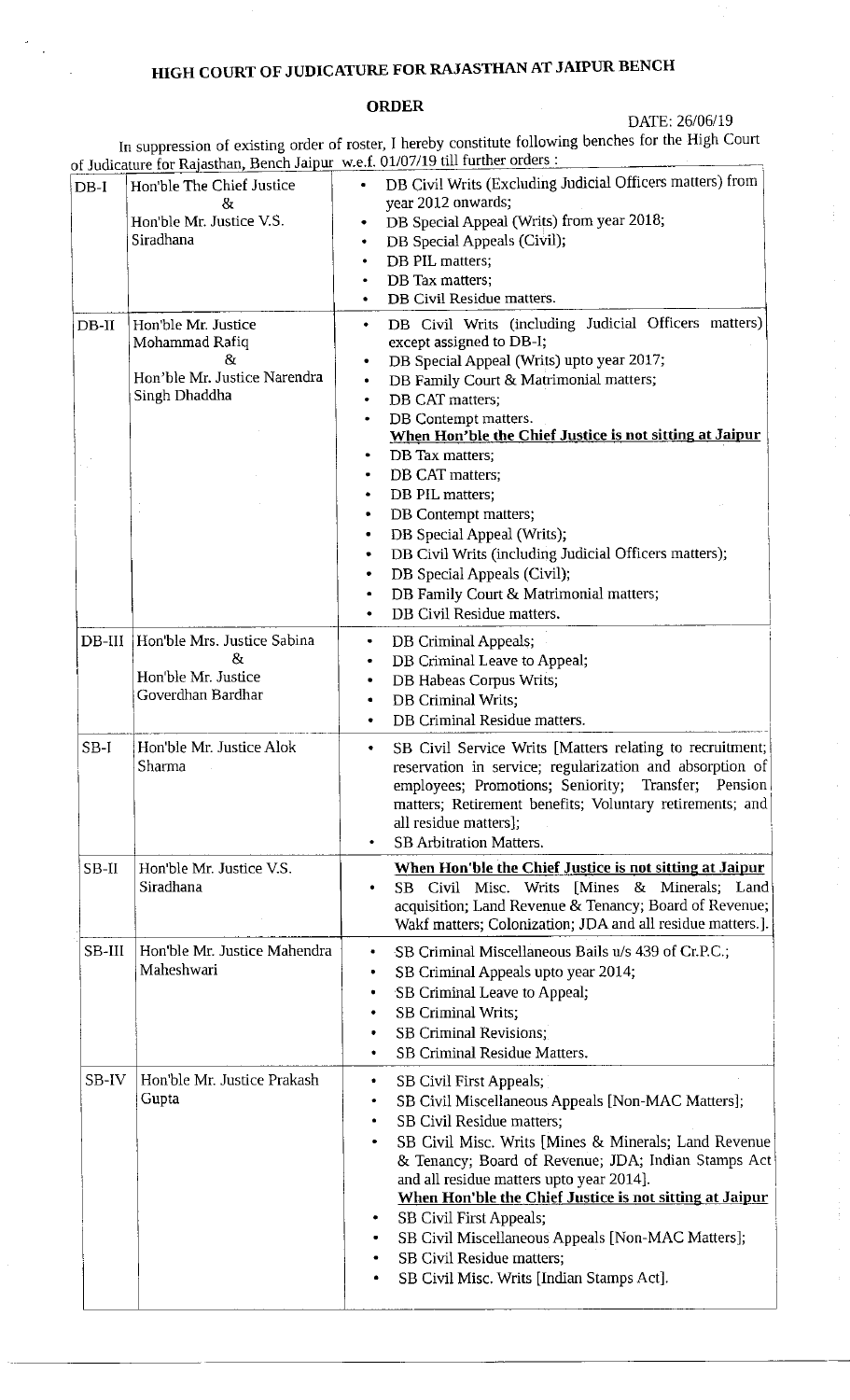| $SB-V$               | Hon'ble Mr. Justice G.R.<br>Moolchandani       | SB Civil Miscellaneous Appeals [MAC Matters];<br>۰<br>SB Civil Second Appeals;<br>$\bullet$<br><b>SB Civil Revisions:</b><br>SB Civil Misc. Writs [Land acquisition; Wakf matters;<br>Colonization and all residue matters from year 2015].<br>When Hon'ble the Chief Justice is not sitting at Jaipur<br>SB Civil Miscellaneous Appeals [MAC Matters];<br>SB Civil Second Appeals;<br><b>SB Civil Revisions.</b>                                                                                                                                                                              |
|----------------------|------------------------------------------------|------------------------------------------------------------------------------------------------------------------------------------------------------------------------------------------------------------------------------------------------------------------------------------------------------------------------------------------------------------------------------------------------------------------------------------------------------------------------------------------------------------------------------------------------------------------------------------------------|
| SB-VI                | Hon'ble Mr. Justice Pankaj<br><b>Bhandari</b>  | SB Criminal Miscellaneous Petitions u/s 482 of Cr.P.C.<br>٠                                                                                                                                                                                                                                                                                                                                                                                                                                                                                                                                    |
|                      | SB-VII Hon'ble Mr. Justice S.P.<br>Sharma      | SB Civil Service Writs [Disciplinary proceedings &<br>۰<br>relating<br><b>Matters</b><br>to<br>removal/dismissal/<br>Penalties;<br>termination/compulsory<br>retirement<br>from<br>service:<br>Reversions; Salary & Allowances; Selection Scales;<br>Matters relating to Industrial Disputes Act; Trade Union<br>Act; Workmen Compensation Act; Employee State<br>Insurance Act, Factories Act; Employees Provident Fund<br>& Misc Provision Act; Payment of Gratuity Act; Payment<br>of Bonus Act; Payment of Wages Act; Contract Labour<br>(regulation of Payment) Act];<br>Company matters. |
| $SB-$<br><b>VIII</b> | Hon'ble Mr. Justice Ashok<br><b>Kumar Gaur</b> | SB Civil Misc. Writs [Civil Court orders, Rent Control<br>٠<br>Act; Eviction; Transport matters; Election matters;<br>& Admission matters; Panchayat Act;<br>Academic<br>Electricity matters; Municipalities Act; UIT Act; Housing<br>Board; Agricultural Produce Marketing Act];<br><b>SB Civil Sales Tax Revisions;</b><br>٠<br>SB Civil Contempt matters.<br>٠                                                                                                                                                                                                                              |
| SB-IX                | Hon'ble Mr. Justice Inderjeet<br>Singh         | SB Criminal Appeals from year 2015;<br>٠<br>SB Criminal Misc. Bails u/s 438 of Cr.P.C.;<br>$\bullet$<br>SB Criminal Appeals u/s 14-A of SC & ST (POA) Act<br>relating to Bails.                                                                                                                                                                                                                                                                                                                                                                                                                |

## CHIEF JUSTICE